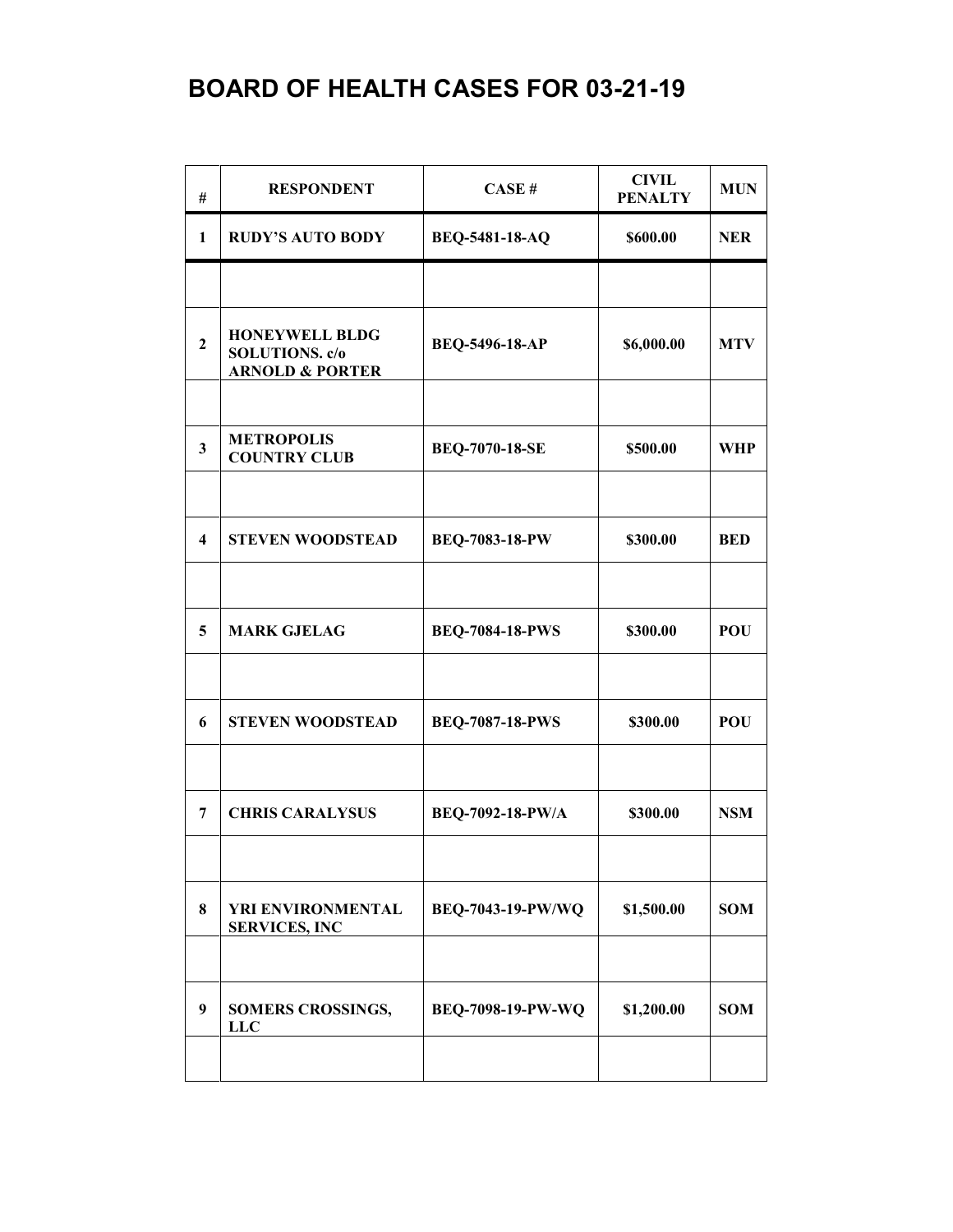| #  | <b>RESPONDENT</b>                                                     | CASE#                          | <b>CIVIL</b><br><b>PENALTY</b> | <b>MUN</b> |
|----|-----------------------------------------------------------------------|--------------------------------|--------------------------------|------------|
| 10 | <b>BIBBO ASSOCIATES,</b><br><b>LLP</b>                                | BEQ-7099-19-PW/WQ              | \$2,000.00                     | <b>SOM</b> |
|    |                                                                       |                                |                                |            |
| 11 | <b>HERITAGE HILLS</b><br><b>SEWER WORKS, CORP</b>                     | BEQ-7103-19-WQ                 | \$600.00                       | <b>SOM</b> |
|    |                                                                       |                                |                                |            |
| 12 | <b>HERITAGE HILLS</b><br><b>WATER WORKS, CORP</b>                     | <b>BEQ-7104-19-PW</b>          | \$900.00                       | <b>SOM</b> |
|    |                                                                       |                                |                                |            |
| 13 | <b>WILDERNESS</b><br><b>CROSSING, LLC</b>                             | BEQ-7105-19-PW/WQ              | \$1,200.00                     | <b>SOM</b> |
|    |                                                                       |                                |                                |            |
| 14 | <b>PALMER TERRACE CO-</b><br><b>OPERATIVE APTS</b>                    | <b>OEHRC-1839-18-PBS</b>       | \$7,500.00                     | <b>MMV</b> |
|    |                                                                       |                                |                                |            |
| 15 | <b>MILIO SONS, INC</b>                                                | <b>OEHRC-1842-18-PBS</b>       | \$1,100.00                     | <b>MTV</b> |
|    |                                                                       |                                |                                |            |
| 16 | <b>ADILI HOLDINGS, LLC</b>                                            | <b>OEHRC-1843-18-PBS</b>       | \$1,000.00                     | YON        |
|    |                                                                       |                                |                                |            |
| 17 | <b>RETTNER</b><br><b>MANAGEMENT, CORP</b>                             | <b>OEHRC-1844-18-PBS</b>       | \$500.00                       | <b>NER</b> |
|    |                                                                       |                                |                                |            |
| 18 | <b>29 EAST FOURTH</b><br><b>STREET, LLC</b>                           | <b>OEHRC-1849-18-PBS</b>       | \$500.00                       | <b>MTV</b> |
|    |                                                                       |                                |                                |            |
| 19 | <b>EAST END BUS LINES,</b><br><b>INC. ATTN: JOHN</b><br><b>MENSCH</b> | <b>OEHRC-2009-18-</b><br>PBS/A | \$15,000.00                    | VER        |
|    |                                                                       |                                |                                |            |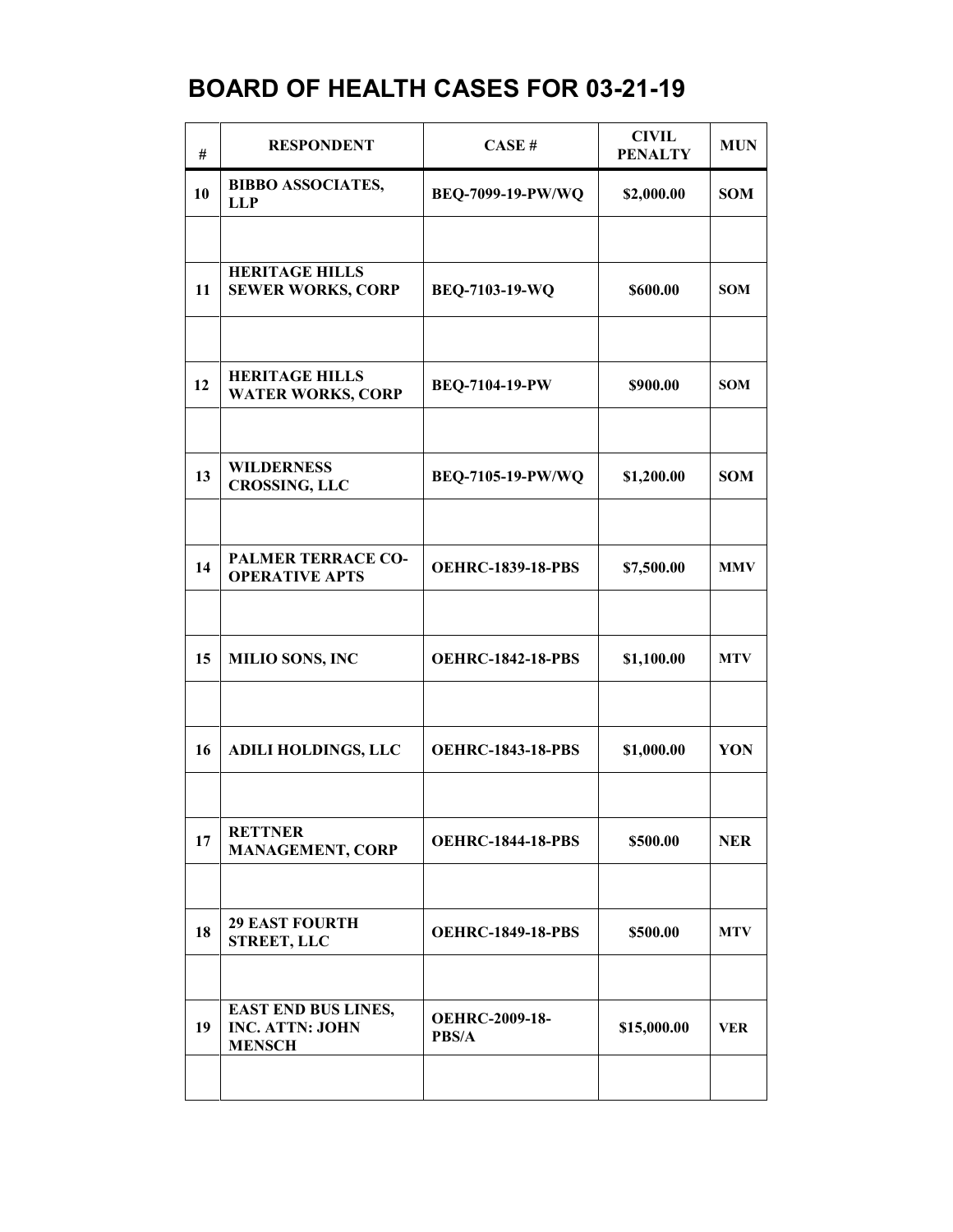| #  | <b>RESPONDENT</b>                                                            | CASE#                    | <b>CIVIL</b><br><b>PENALTY</b> | <b>MUN</b> |
|----|------------------------------------------------------------------------------|--------------------------|--------------------------------|------------|
| 20 | 1 & 3 SHERWOOD<br>TERRACE, LLC. ATTN:<br><b>SAMSON MGMT</b>                  | <b>OEHRC-2500-18-PBS</b> | \$5,200.00                     | YON        |
|    |                                                                              |                          |                                |            |
| 21 | 19 OLD MAMARONECK,<br>CORP. c/o HSC<br><b>MANAGEMENT, CORP</b>               | <b>OEHRC-2506-18-PBS</b> | \$1,600.00                     | <b>WHP</b> |
|    |                                                                              |                          |                                |            |
| 22 | <b>CLINTON TERRACE</b><br><b>APARTMENT, LLC.</b><br><b>ATTN: K. FISHBEIN</b> | <b>OEHRC-2532-18-PBS</b> | \$2,000.00                     | <b>OSV</b> |
|    |                                                                              |                          |                                |            |
| 23 | <b>LINDENVIEW</b><br>TERRACE, LLC. ATTN:<br><b>LAWRENCE LYNN</b>             | <b>OEHRC-2552-18-PBS</b> | \$2,600.00                     | <b>MTV</b> |
|    |                                                                              |                          |                                |            |
| 24 | <b>LORRAINE ARMS</b><br><b>APARTMENTS, LLC. c/o</b><br>PIETRO POCCIA         | <b>OEHRC-2554-18-PBS</b> | \$1,600.00                     | <b>MTV</b> |
|    |                                                                              |                          |                                |            |
| 25 | <b>LOUDOUN PERRY</b><br><b>REALTY, LLC</b>                                   | <b>OEHRC-2555-18-PBS</b> | \$600.00                       | YON        |
|    |                                                                              |                          |                                |            |
| 26 | PARKVIEW OWNERS,<br><b>INC. c/o HUDSON</b><br><b>NORTH MANAGEMENT</b>        | <b>OEHRC-2560-18-PBS</b> | \$1,600.00                     | YON        |
|    |                                                                              |                          |                                |            |
| 27 | <b>ST. JOSEPH'S MEDICAL</b><br><b>CENTER</b>                                 | <b>OEHRC-2567-18-PBS</b> | \$600.00                       | YON        |
|    |                                                                              |                          |                                |            |
| 28 | THE KENILWORTH. c/o<br><b>MAYERHAUSER</b><br><b>REALTY, INC</b>              | <b>OEHRC-2578-18-PBS</b> | \$6,000.00                     | <b>SCD</b> |
|    |                                                                              |                          |                                |            |